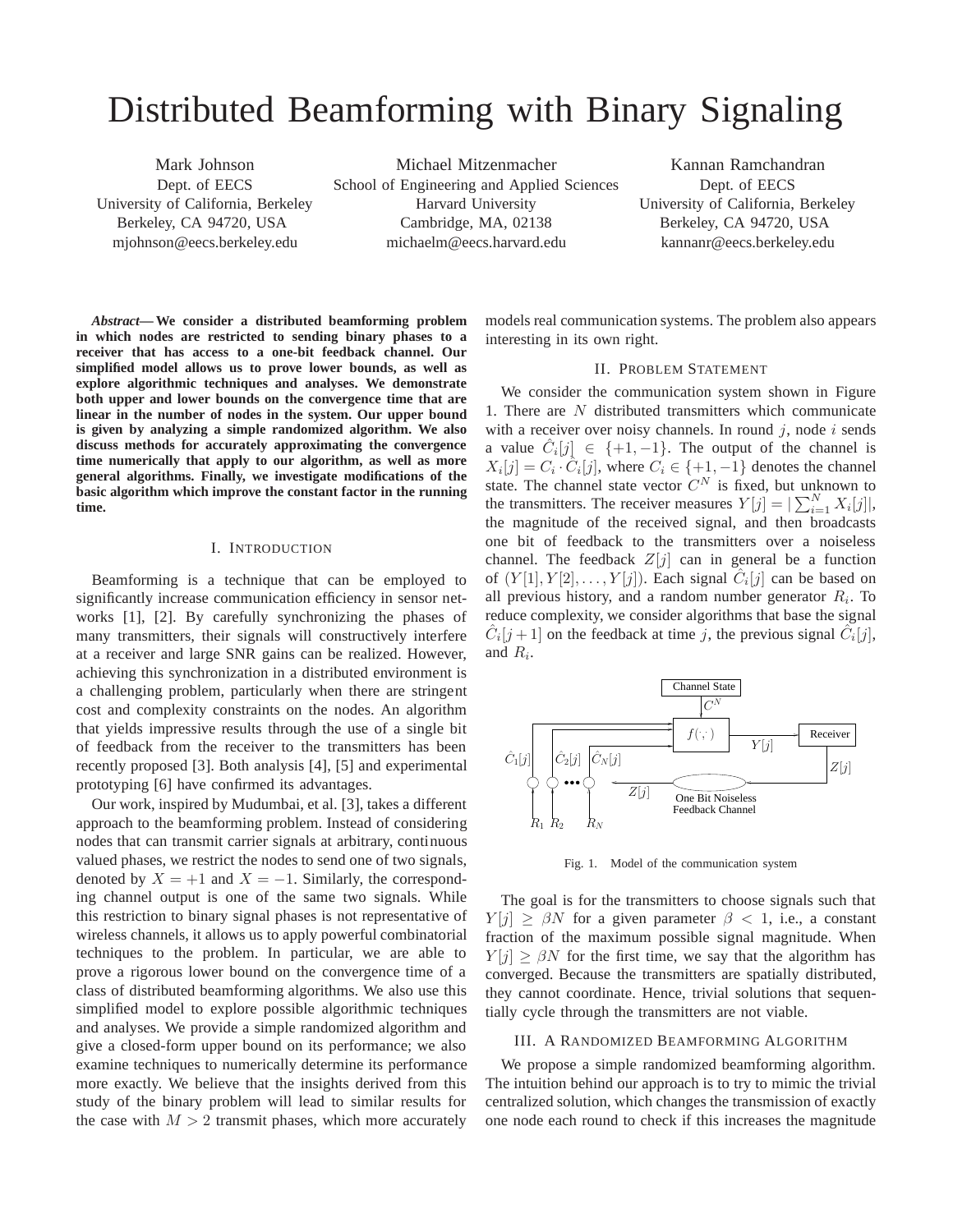at the receiver. Such an algorithm could achieve  $Y = N$  after only N rounds. We use randomization to make up for the lack of central coordination.

Our algorithm begins at round  $j = 0$  with each node choosing its signal independently and uniformly at random, so that the initial channel outputs are  $X_i[0] = 1$  or  $X_i[0] = -1$ , with probability  $1/2$  each. Note that a node toggling its transmitted signal  $\hat{C}_i$  is equivalent to toggling the channel output  $X_i$ ; we use the expressions interchangeably. At each subsequent round, the algorithm proceeds as follows:

- 1) Each node flips an independent coin that lands on heads with probability  $p = \frac{\gamma}{N}$ , with  $\gamma$  a fixed constant that will be subsequently optimized.
- 2) All nodes whose coins were heads will toggle their signal  $X_i$ . The nodes whose coins were tails transmit the same signal as in the previous round.
- 3) The receiver will compare the value  $Y[i]$  that it measures at the current iteration to  $Y[j-1]$ . If  $Y[j] >$  $Y[j-1]$ , then the receiver sends  $Z[j] = +1$  as feedback, otherwise the receiver sends  $Z[j] = -1$ .
- 4) When the receiver sends  $Z[j] = +1$ , the nodes that toggled their signal in the current round change their signal to its new value, and the algorithm then returns to step 1. When the receiver sends  $Z[j] = -1$ , the nodes that toggled their signal instead reject the change and revert to their previous value.

The operation of the algorithm is quite intuitive: in each round, a random set of nodes flip their signals, and if this new configuration results in an increase in  $Y$ , then the new configuration is retained. Otherwise, the new configuration is disregarded. It follows that  $Y[j]$  is a non-decreasing function of j. Further, because of the symmetry of the system,  $Y[j]$  is a Markov chain. That is, it does not matter which transmitters send the same value, or whether that value is  $+1$  or  $-1$ . All that matters is the number of transmitters whose output agrees.

#### *A. Mean Convergence Time Analysis*

We prove that this algorithm must converge in expected time  $O(N)$  via a simple upper bound approach. As stated above,  $Y[i]$  defines the state of a Markov chain. For the purpose of simplifying the analysis of the convergence time, we consider a modified Markov chain, in which the only valid transitions are those which occur due to exactly one node toggling its signal. In the modified chain, whenever more than one node toggles its signal in a given round, the new configuration is automatically rejected. A simple coupling argument clarifies that the convergence time of the modified chain is still an upper bound on the convergence time of the true chain.

The number of rounds until the modified chain first reaches the state  $\beta N$  obviously depends on the initial state of the process at time  $j = 0$ . Because we are interested in bounding the convergence time, we analyze the worst case where the modified chain starts in state 0, that is  $Y[0] = 0$ . Note that Y increases by two when a successful change occurs. For convenience, we let  $Y'[j] = (Y[j] + N)/2$ , so that when Y jumps by two,  $Y'$  jumps by one. In words,  $Y'$  is the

number of transmitters sending the "right" signal; that is, the number whose output is the same as the sign of  $\sum_{i=1}^{N} X_i[j]$ . In this setting, the convergence condition requires  $\overline{Y'[j]}$  to reach  $\frac{1+\beta}{2}N = \alpha N$ . In what follows, when we refer to the state, we mean the value of  $Y'[j]$ .

We define  $p_i$  as the probability of  $Y'$  transitioning from state i to state  $i + 1$  in the modified chain. When  $i = N/2$ ,  $p_i$  is simply the probability that one node toggles its value. When  $i > N/2$ , we observe that  $p_i$  is equal to the probability that exactly one node toggles multiplied by the probability that this node had been transmitting the "wrong" signal (with output opposite to the sign of  $\sum_{i=1}^{N} X_i[j]$ ). The probability that exactly one node toggles is equal to

$$
\binom{N}{1} \cdot \frac{\gamma}{N} \cdot \left(1 - \frac{\gamma}{N}\right)^{N-1} = \gamma \left(1 - \frac{\gamma}{N}\right)^{N-1}
$$

which approaches  $\gamma e^{-\gamma}$  as N gets large. We use this approximation freely henceforth, as it only slightly affects constant factors in the asymptotic analysis. Given that exactly one node toggles its transmitted signal, that node is equally likely to be any of the  $N$  nodes in the system, so the probability that the change increases the received signal Y is  $\frac{N-Y'[j]}{N}$  $\frac{Y^T[j]}{N}$ . Therefore,  $p_i = \frac{\gamma e^{-\gamma} (N - i)}{N}$  $\frac{(N-i)}{N}$  for  $i > N/2$ . As we are only seeking an upper bound on the convergence time, we may also use this formula to compute  $p_i$  when  $i = N/2$ .

The number of rounds  $T$  until the modified chain moves from state  $N/2$  to state  $\alpha N$  is the sum of a sequence of geometric random variables  $T_i$  with parameters  $p_i$  That is,

$$
T = \sum_{i=N/2}^{\alpha N - 1} T_i.
$$

The expectation of  $T$  is computed as

$$
E[T] = \sum_{i=N/2}^{\alpha N-1} E[T_i]
$$
  
= 
$$
\sum_{i=N/2}^{\alpha N-1} \frac{1}{p_i}
$$
  
= 
$$
\sum_{i=N/2}^{\alpha N-1} \frac{1}{\gamma e^{-\gamma}} \frac{N}{N-i}
$$
  

$$
\approx \frac{Ne^{\gamma}}{\gamma} \ln \left( \frac{1}{2(1-\alpha)} \right)
$$

Thus, the average time required to satisfy the convergence condition  $E[T]$  is in fact linear in N (regardless of the choice of  $\gamma$ ). For the modified chain, the optimal value of  $\gamma$  is 1, giving an upper bound (up to lower order terms) of

.

$$
E[T] \approx Ne \ln\left(\frac{1}{1-\beta}\right).
$$

It is worth noting that the asymptotic behavior in  $1 - \beta$ found in this upper bound is to be expected. Any algorithm that is based on a constant-sized subset of transmitters chosen uniformly at random attempting to change their behavior will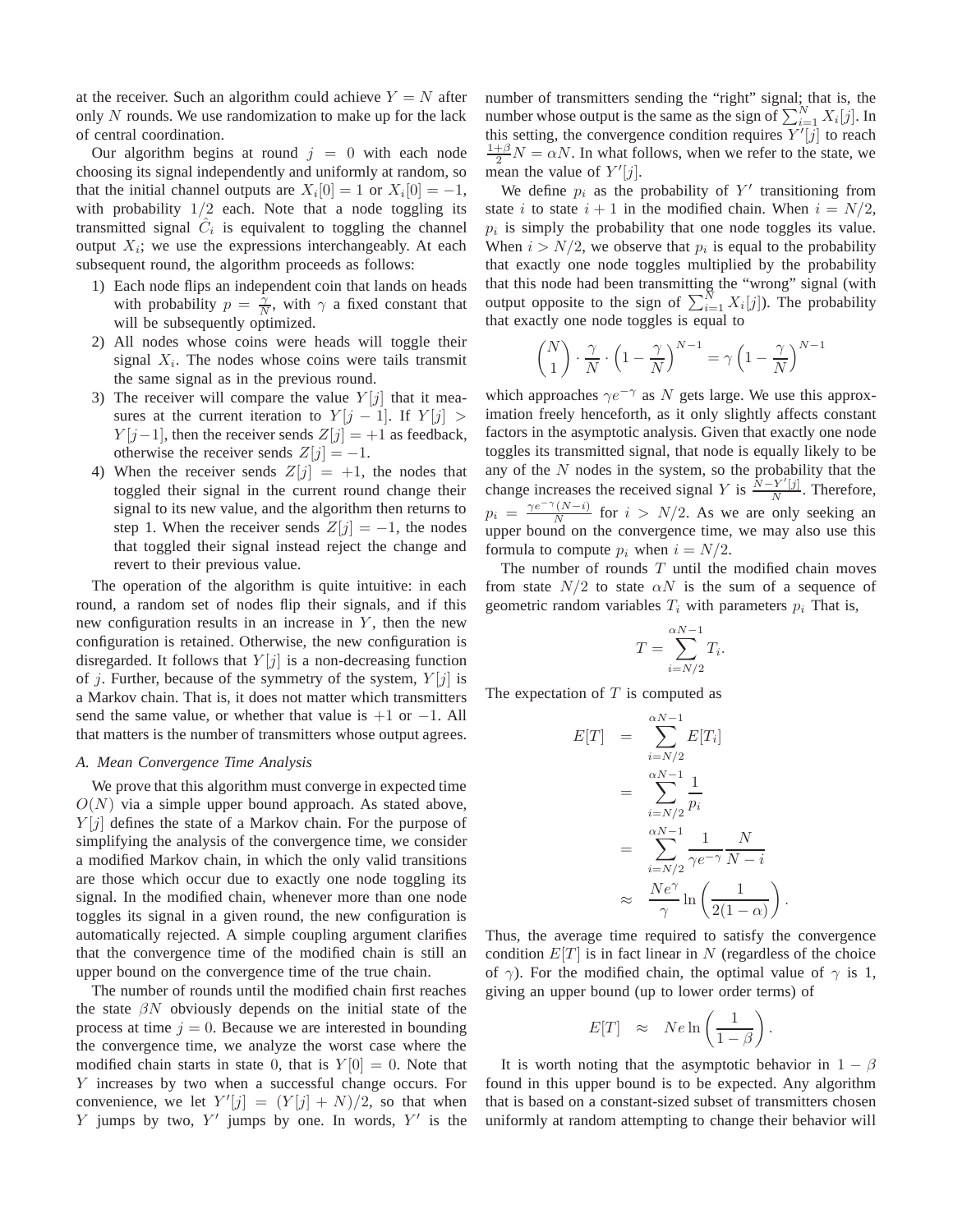face bounds implicit from the coupon collector's problem. In particular, when  $\beta = 1$ , the expected time would be  $\Omega(N \ln N)$ .

## IV. CONVERSE

The upper bound naturally raises the question of what the minimum expected convergence time is, and in particular whether our algorithm is order optimal. In this section, we prove a corresponding  $\Omega(N)$  lower bound.

First, we note that if the Hamming distance  $d_H$  between the channel state vector  $C^N$  and the transmitted signals  $\hat{C}^N$ equals DN, then  $Y = |(1 - 2D)N|$ . If  $Y \ge \beta N$ , then either  $\overline{D} \leq \frac{1-\beta}{2}$  or  $\overline{D} \geq \frac{1+\beta}{2}$ , i.e., there must be enough nodes sending +1 or enough sending −1 to reach the target received magnitude.

We achieve our lower bound via a reduction, by relaxing the binary beamforming problem and then giving a correspondence between any algorithm for this new problem and a standard point-to-point communication problem. We begin by modifying the actual system in Figure 1 to produce the virtual system shown in Figure 2, where the virtual encoder contains the noisy channels and the receiver while the virtual decoder contains the  $N$  transmitters. Note that the common randomness R is independent of the source  $C^N$ .



Fig. 2. The virtual communication system derived from the actual system.

There are differences between the virtual system and the actual system, which all give the virtual encoder more information and freedom, and therefore can only reduce the number of channel uses required to achieve the convergence condition:

- The N nodes can be globally coordinated.
- The virtual encoder has complete access to the random bits R. Because of this, the encoder can exactly replicate the behavior of the decoder without feedback.
- The virtual encoder output  $Z[j]$  can be an arbitrary function of  $C^N$  and R, instead of being constrained to be computed by our beamforming algorithm.

The virtual system is a special case of a general point-topoint communication system. From Shannon's source-channel separation theorem [7] and from the rate-distortion bound for Bernoulli $(\frac{1}{2})$  sources under a Hamming distortion constraint, it is clear that with high probability, for any  $\epsilon$  and for large enough N, at least  $N(R(D) - \epsilon) = N(1 - h(D) - \epsilon)$  channel uses are required to obtain a reconstruction with distortion

 $d_H(C^N, \hat{C}^N) \leq DN$ . Furthermore, if the goal is to obtain a reconstruction with distortion either less than DN or greater than  $(1 - D)N$ , then at least  $N(1 - h(D) - \epsilon) - 1$  channel uses are required. (This follows since with 1 additional bit the encoder can instruct the decoder whether or not to invert its current reconstruction, to obtain a distortion less than DN with  $N(1 - h(D) - \epsilon)$  channel uses.) Because our virtual system is a special case of a general point-to-point system, and the virtual system is strictly more informed than the real system, the convergence time of the beamforming algorithm cannot be less than  $N(1 - h(D) - \epsilon) - 1$ .

This lower bound is in fact quite general. For example, it can be extended to show that a linear number of rounds would be required to reach the convergence condition if the receiver could send a constant number of feedback bits (greater than 1, but independent of  $N$ ) per round, or if the initial transmitted signals were chosen independently and identically but with a bias.

# V. APPROXIMATIONS OF CONVERGENCE TIME

While these upper and lower bounds prove that the convergence time is linear in N, they are both quite loose. For example, for  $N = 1000$  and  $\beta = 0.7$ , the upper bound is equal to 3273 and the lower bound is equal to 119. We therefore also develop numerical methods to approximate the expected convergence time of our algorithm, both asymptotically and for finite values of  $N$ .

To begin, we note that the original Markov chain is necessarily more complex than the modified chain used to derive the closed-form upper bound, as larger jumps can occur and jumps occur in many different ways. For example, one way for  $Y'$  to increase by one is if three transmitters decide to toggle their signal, and two of them are currently wrong. This logic extends to further cases. Let  $f_i = (N - i)/N$ , and let  $p_{i,j}$  be the probability of Y' transitioning from state i to state  $j$  in the original chain. To simplify, we think of N going to infinity, and use the Poisson approximation that  $k$  transmitters attempt to toggle their value with probability  $e^{-\gamma} \gamma^{k} / k!$ . With this in mind, we find for  $i > N/2$ ,

$$
p_{i,i+j} = \sum_{k=0}^{\infty} \frac{e^{-\gamma} \gamma^{2k+j}}{(k+j)!k!} (1-f_i)^{k+j} (f_i)^k.
$$
 (1)

Unlike for our simplified chain, we have not derived a simple closed form expression for the expected convergence time for this chain. We make one high-level point, verified by analysis and experiment. For reasonable values of  $\beta$  we find it better to choose  $\gamma > 1$ ; this lessens the chance of having only one transmitter toggle, but the additional chances for gain from two (or more) transmitters toggling makes up for this. Indeed, the best choice would be to have the parameter  $\gamma$  vary with time, but this is beyond the scope of this summary.

Equation 1 can be used to derive fluid limit (mean field) equations that allow numerical approximations to be derived. Specifically, in the limiting system, if  $f$  is the fraction of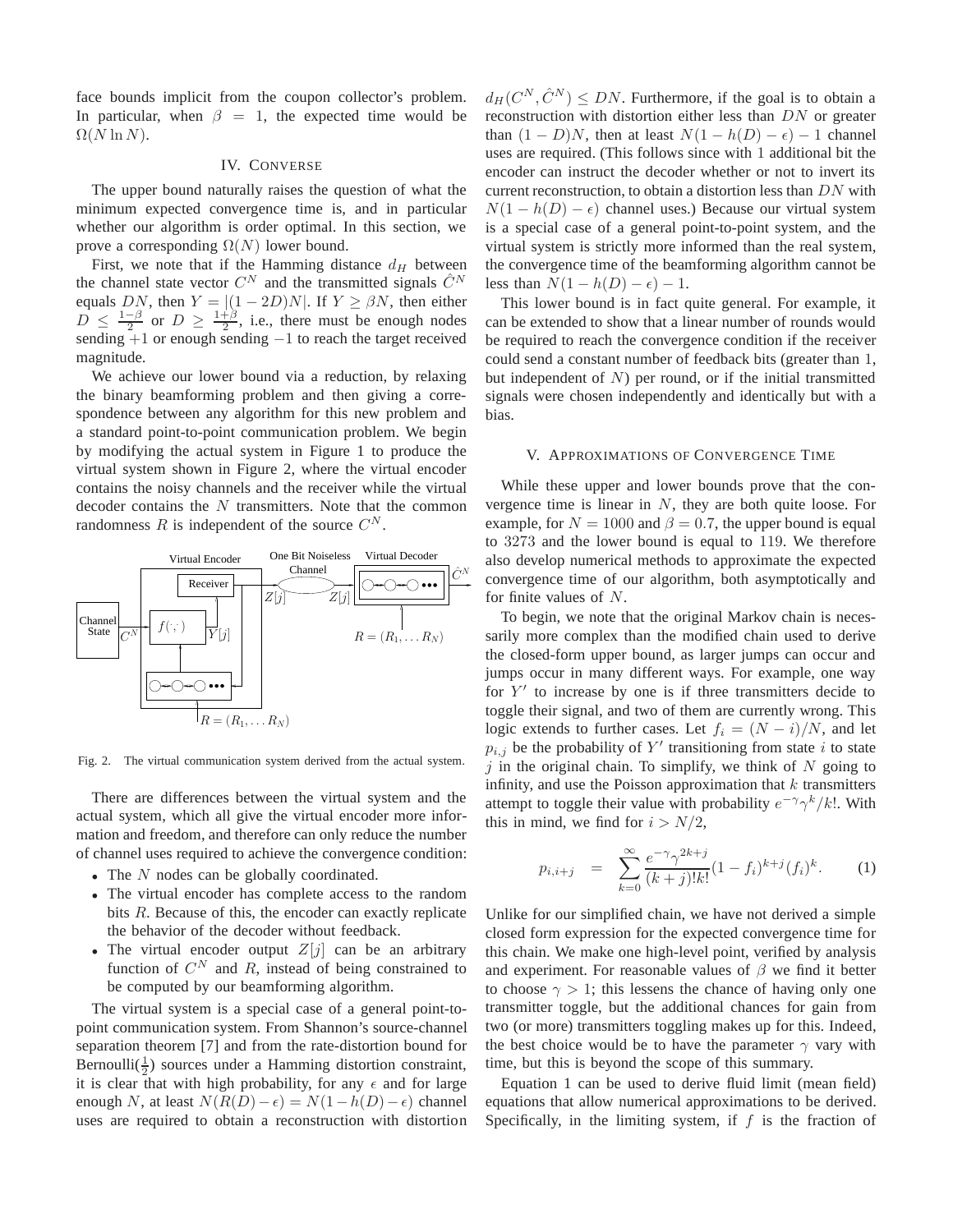transmitters with the correct sign, let

$$
p_j = \sum_{k=0}^{\infty} \frac{e^{-\gamma} \gamma^{2k+j}}{(k+j)!k!} (1-f)^{k+j} (f)^k.
$$

Then, after scaling time so that  $N$  rounds occur per unit time, the corresponding mean field differential equation is

$$
\frac{df}{dt} = \sum_{j=1}^{\infty} j p_j.
$$

The infinite sums can be truncated at appropriately large values to obtain good asymptotic approximations of behavior.

For smaller  $N$ , the fluid limit might deviate non-trivially from actual performance. We therefore note that, for a fixed N, one can compute the exact expected time to convergence directly using (backward) dynamic programming. If  $E_i$  represents the expected number of rounds until Y' reaches  $\alpha N$ from i, and  $q_{j,k}^N$  is the probability of Y' transitioning from state j to state  $k$  for the specific value of  $N$ , we have

$$
E_i = 1 + \sum_{j=0}^{N-i} q_{i,i+j} E_{i+j}.
$$

Note that  $q_{j,k}$  can be determined exactly. Such calculations can be done in time  $O(N^2)$ , and very good approximations can be found even more quickly (near-linear time) by only considering jumps up to a certain amount (truncating the summation at  $\min(c, N - i)$  for a constant c). Similar calculations can be performed to for example find the probability that convergence occurs within a specific number of rounds, keeping track of the probability of being in each state after each number of time steps. Let  $P_{i,t}$  be the probability that it takes more than t rounds for Y' to reach  $\alpha N$  from i. Then

$$
P_{i,t} = \sum_{j=0}^{N-i} q_{i,i+j} P_{i+j,t-1}.
$$

For a linear number of rounds, calculating the  $P_{i,t}$  can be done in time  $O(N^3)$ .

Finally, we point out that standard tail bounds (e.g., Azuma's tail inequality, or tail bounds based on the mean field limit) can be used to show the number of time steps to reach convergence is tightly concentrated around its expectation with high probability. The only technical difficulty is that there is some small probability of a large jump in the number of transmitters choosing the right direction at each step; however, since the probability of  $k$  transmitters toggling their values when  $\gamma$  is constant falls even faster than geometrically in k, standard methods show that tight concentration still occurs.

## VI. IMPROVED ALGORITHMS

We discuss a further approach to generalize our previous algorithm. Because of limited space, we consider this approach only briefly; further results will appear in future work.

Suppose that a node toggles its transmission, and learns via the feedback channel that the magnitude at the receiver increased during that round. The node then decides to lock that

value with some probability  $w$ . Thus, in subsequent rounds, with probability  $1 - w$  the node will operate as before, but with probability  $w$  it will not flip a coin and simply resend the value that has been locked. The intuition for this approach is that if toggling the value at the ith transmitter improved the signal, then it is likely that  $X_i$  has the same sign as Y. Locking the value thus prevents  $X_i$  from being flipped to the incorrect value in later rounds. However, due to more than one node toggling in a given round, a node may actually lock the wrong value, making it harder to converge. The right tradeoff is not immediately clear, and hence depends on the target  $\beta$ .

This approach improves if unlocked transmitters correspondingly increase their probability of toggling each round. If the number of locked transmitters L were known, it would be natural to change the toggle probability from  $p = \frac{\gamma}{N}$  to  $p = \frac{\gamma}{N-L}$ , keeping an average of  $\gamma$  toggles per round. But since the transmitters are distributed, they cannot determine  $L$ exactly. Here, we consider the following approximation: the transmitters count the number of successful rounds  $S$  where  $Z[j] = +1$ , and toggle with probability  $p = \frac{\gamma}{N-Sw}$ .

While this generalization can be studied in simulation, we also point out that both the dynamic programming and fluid limit approaches of Section V can be generalized to this more general class of algorithms, albeit with greater complexity as the number of locked transmitters and successful rounds must also be tracked.

#### VII. SIMULATIONS AND COMPARISON

Simulations of the basic beamforming algorithm support the theoretical results in previous sections. Figure 3 shows a plot of the average number of rounds needed to achieve a received signal magnitude of  $\beta N$  as a function of N, for  $\gamma = 1.0$ and three values of  $\beta$ . The curves confirm that the expected convergence time for the algorithm is linear in N.



Fig. 3. The average number of rounds needed to achieve a signal magnitude of  $\beta N$  as a function of N, for three values of  $\beta$ .

In addition, it is possible to numerically optimize the value of  $\gamma$ . Figure 4 shows a plot of the average convergence time versus  $\gamma$  for  $N = 1000$  and two values of  $\beta$ . From these curves, the optimum  $\gamma$  values (to the nearest tenth) are found